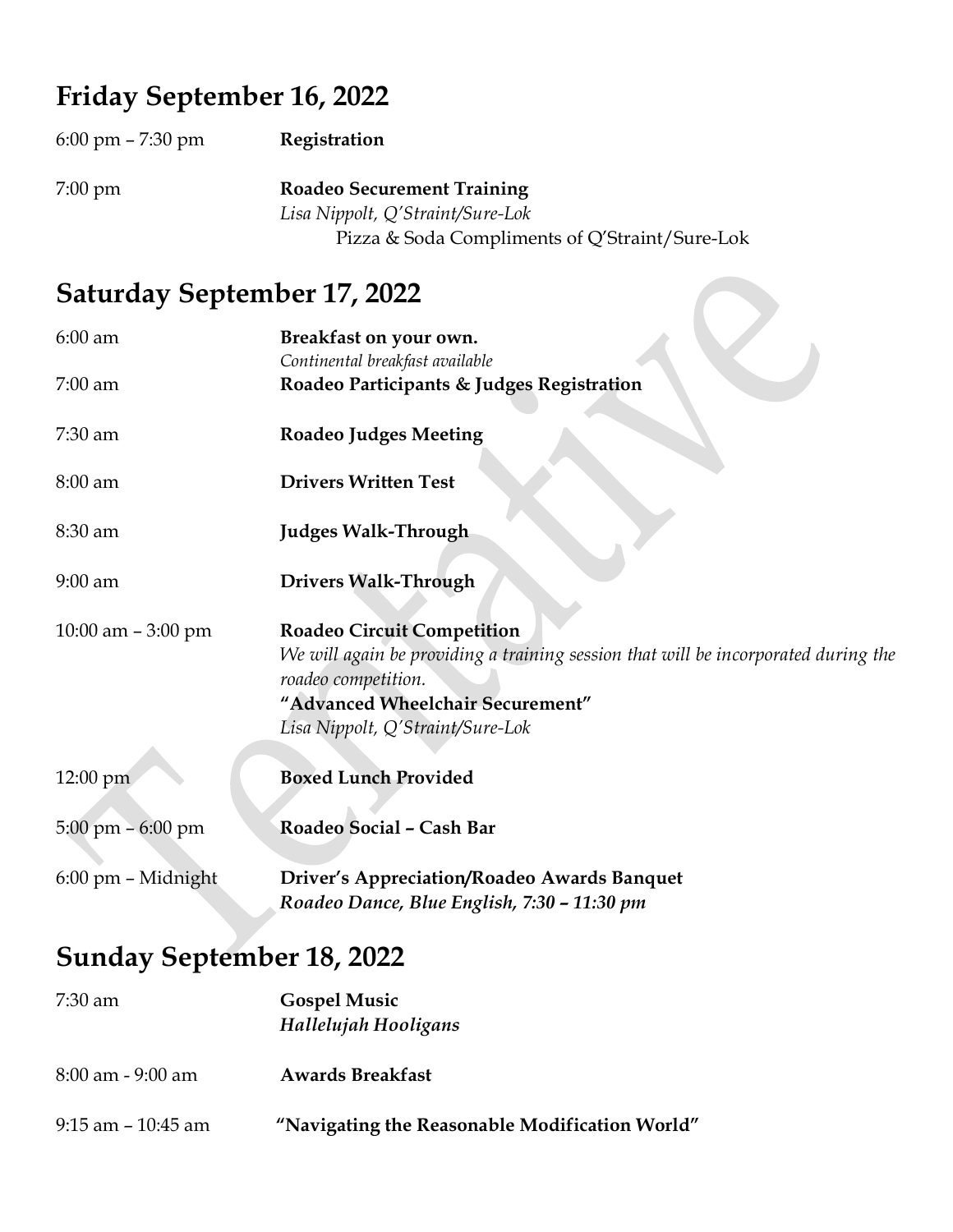|                                     | June Hanson, Civil Rights Compliance Officer, SDDOT<br>This session will review FTA guidance on Reasonable Modification and<br>how to apply it in the real world. The session will be interactive with case<br>studies of real questions received and discussion on how to handle the<br>situations. We will discuss best practices for local process for Reasonable<br>Modifications and requirements for the Reasonable Modification policy or<br>adapting your current ADA complaint or customer service process to<br>include reasonable modification. |
|-------------------------------------|------------------------------------------------------------------------------------------------------------------------------------------------------------------------------------------------------------------------------------------------------------------------------------------------------------------------------------------------------------------------------------------------------------------------------------------------------------------------------------------------------------------------------------------------------------|
| 11:00 am                            | Lunch on your own - Free time                                                                                                                                                                                                                                                                                                                                                                                                                                                                                                                              |
| $4:00 \text{ pm} - 8:00 \text{ pm}$ | <b>Conference Registration</b>                                                                                                                                                                                                                                                                                                                                                                                                                                                                                                                             |
| <b>Monday September 19, 2022</b>    |                                                                                                                                                                                                                                                                                                                                                                                                                                                                                                                                                            |
| $6:00$ am $-8:00$ am                | Breakfast on your own<br>Continental breakfast available                                                                                                                                                                                                                                                                                                                                                                                                                                                                                                   |
| 7:30 am - 9:30 am                   | Registration                                                                                                                                                                                                                                                                                                                                                                                                                                                                                                                                               |
| $8:00$ am $-8:15$ am                | "DTA Welcome"<br>Jacque Senger, DTA Executive Director<br>Travis Schaunaman, Mayor, City of Aberdeen                                                                                                                                                                                                                                                                                                                                                                                                                                                       |
| 8:15 am - 10:00 am                  | "FTA Procurements"<br>Rich Garrity, RLS and Associates<br>This presentation will focus on Federal procurement requirements,<br>developing a compliant procurement policy, micro, small and large<br>purchase requirements, System of Award Management (SAM) record<br>checks, procurement record keeping, and construction project<br>considerations.                                                                                                                                                                                                      |
| $10:00$ am $-10:15$ am              | <b>Break</b>                                                                                                                                                                                                                                                                                                                                                                                                                                                                                                                                               |
| 10:15 am $-$ 12:00 pm               | "FTA Construction Projects - Project Planning"<br>Rich Garrity, RLS and Associates<br>This presentation will provide regulation details and tips for project<br>planning, securing construction cost estimates without jeopardizing grant<br>funding, site selection process, National Environmental Policy Act<br>(NEPA), use of architect and engineering (A&E) services, and project<br>organization and responsibilities, including elements of a project<br>management plan (PMP) and grants management.                                              |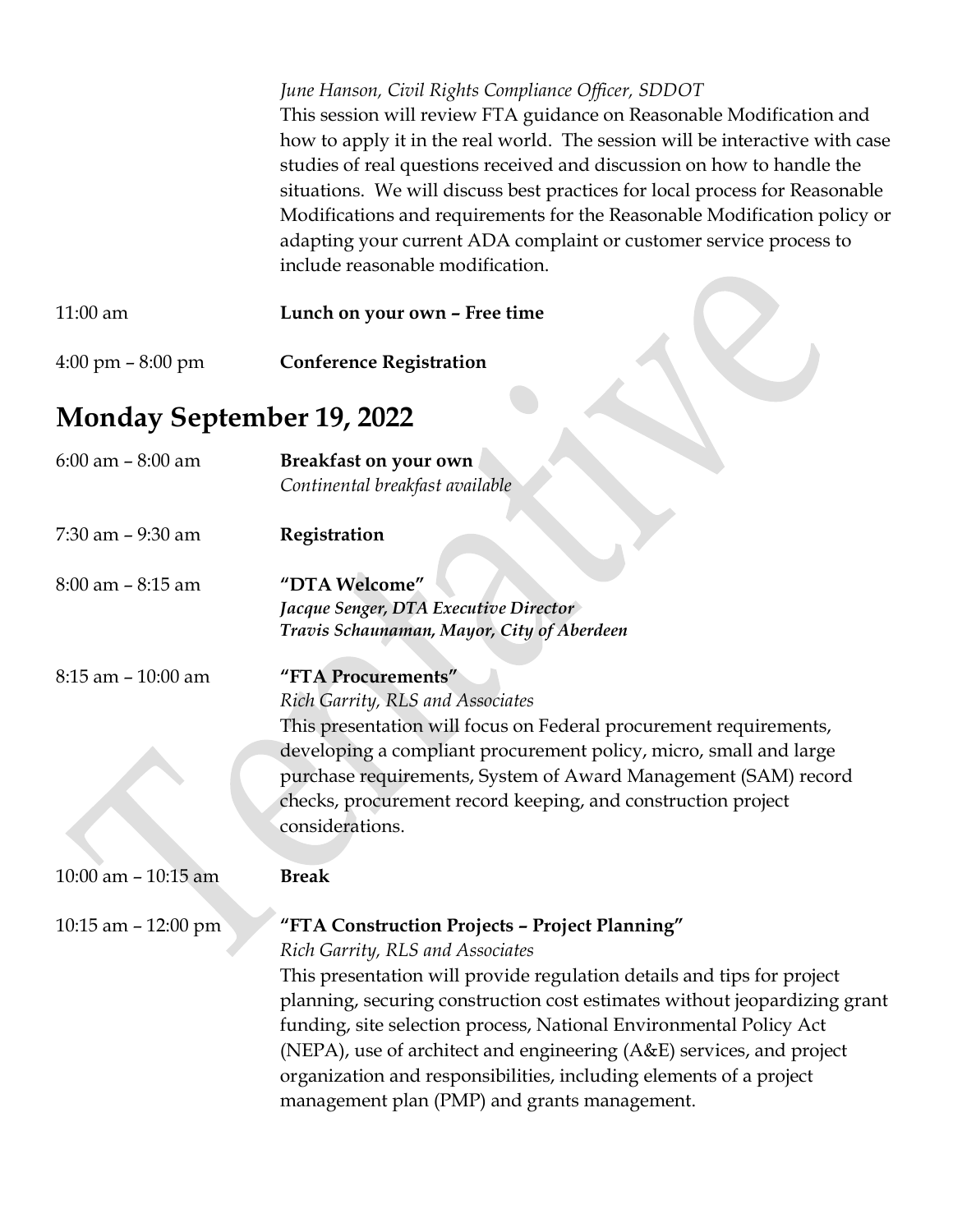| 12:00 pm $-1:00$ pm                 | Lunch<br>"Bipartisan Infrastructure Law"<br>Cindy Terwilleger, FTA Regional Administrator Region VIII |
|-------------------------------------|-------------------------------------------------------------------------------------------------------|
| $1:00 \text{ pm} - 2:45 \text{ pm}$ | "Communication, Language of Leadership"                                                               |
|                                     | Leah Braun, Managing Partner, Nsight Partners                                                         |
|                                     | In every industry communication is a core leadership function. In this                                |
|                                     | presentation, participants will learn powerful strategies for                                         |
|                                     | communicating with staff members and customers.                                                       |
| $2:45$ pm $-3:00$ pm                | <b>Break</b>                                                                                          |
| $3:00 \text{ pm} - 4:45 \text{ pm}$ | "Creating Customer Connections"                                                                       |
|                                     | Leah Braun, Managing Partner, Nsight Partners                                                         |
|                                     | This session is all about creating a connection between what the customers                            |
|                                     | need and what you can provide. It is ideal for anyone who works on the                                |
|                                     | frontlines with customers - in-person, over-the-phone or out in the                                   |
|                                     | community.                                                                                            |

## Tuesday, September 20, 2022

| $6:00$ am $-8:00$ am   | <b>Breakfast on your own</b>                                                                                                                                                                                                                                                                                                                                                                                                                                                                                                          |
|------------------------|---------------------------------------------------------------------------------------------------------------------------------------------------------------------------------------------------------------------------------------------------------------------------------------------------------------------------------------------------------------------------------------------------------------------------------------------------------------------------------------------------------------------------------------|
|                        | Continental breakfast available                                                                                                                                                                                                                                                                                                                                                                                                                                                                                                       |
| $8:00$ am $-9:45$ am   | "Recruiting a Sustainable Driver Workforce in a Tight Labor Market"<br>Caryn Sousa, Deputy Executive Director, CTAA<br>You know that drivers are the front-line representatives for your agency.<br>So, what can transit leaders do to address driver shortages? You've<br>identified the right attitude for your staff and now's the time to revisit<br>your current approach to hire this key position to incorporate innovative<br>recruitment ideas to ensure that you're maximizing your ability to source<br>driver candidates. |
| 9:45 am - 10:00 am     | <b>Break</b>                                                                                                                                                                                                                                                                                                                                                                                                                                                                                                                          |
| $10:00$ am $-11:30$ am | "Path to Zero Emissions"<br>Stephan Whaley, Director of Autogas Business Development<br>Andrew Ernst<br>Between local and federal regulations, and public pressure for<br>organizations to reduce emissions, public transit fleets are under more<br>scrutiny than ever to reach their organization's sustainability goals. This                                                                                                                                                                                                      |